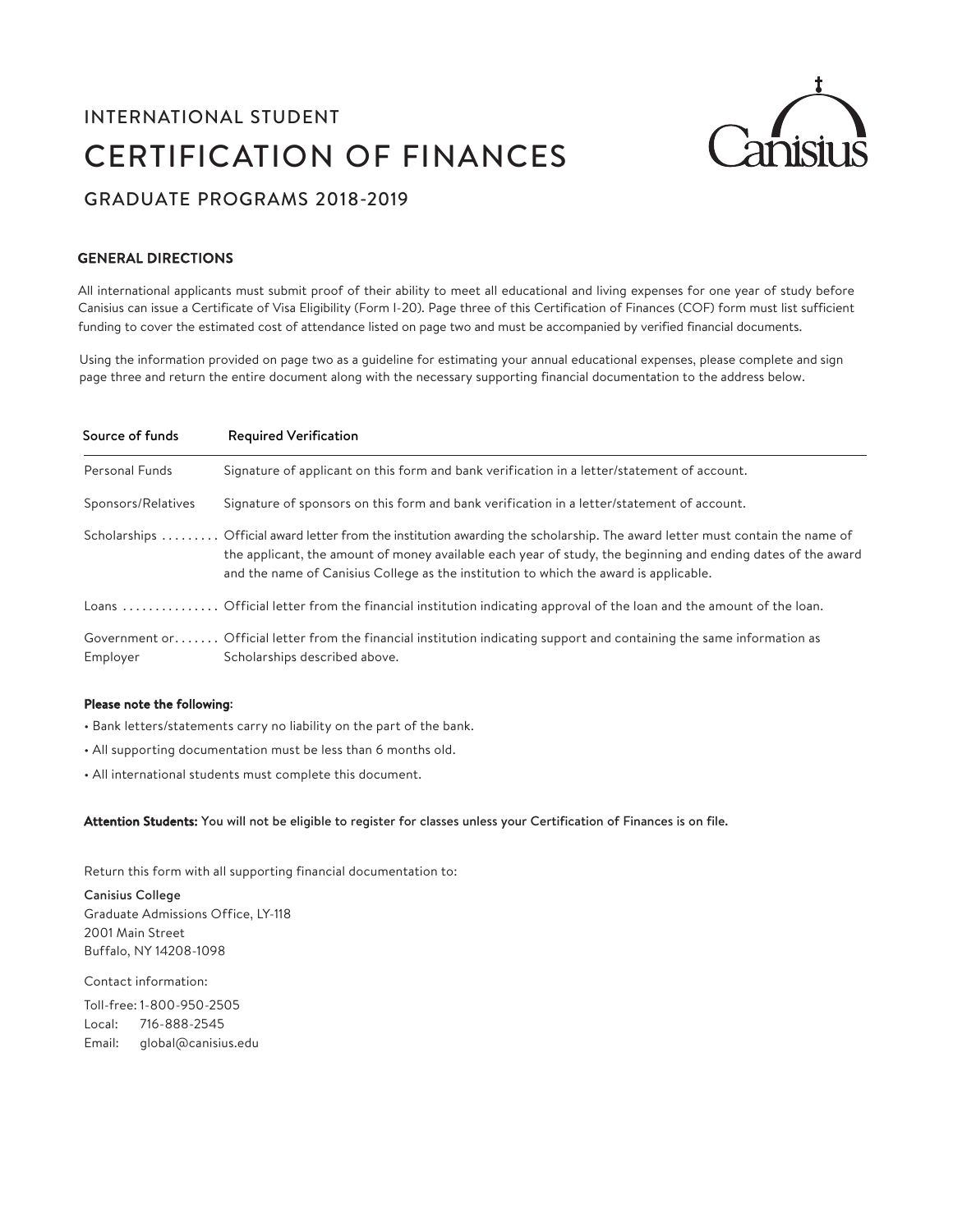# SOURCES OF FINANCIAL SUPPORT



2018-2019

### EXPENSE BUDGETS

All amounts are listed in U.S. funds. The cost below for international students will vary depending on the program of study. Estimates are used for I-20 purposes and may differ from your actual bill from the Student Accounts Office.

#### SEMESTER EXPENSES\*

#### TUITION AND FEES

College, technology and wellness fees for all programs are \$362 per semester for full-time students

College of Arts and Sciences, School of Education and Human Services, and Wehle School of Business | The tuition cost is \$819 per credit hour.\*

|                                                         | <b>Tuition and Fees</b> |
|---------------------------------------------------------|-------------------------|
|                                                         |                         |
|                                                         |                         |
|                                                         |                         |
| ONE-YEAR MBA PROGRAM COST (including fees)  \$40,668.00 |                         |
|                                                         |                         |

\*\* See canisius.edu/student\_health for requirements (optional for Canadian students)

### ESTIMATED ANNUAL EXPENSES | COMMUTER

| BOOKS/SUPPLIES/PERSONAL EXPENSES\$1,500.00 |              |
|--------------------------------------------|--------------|
|                                            |              |
|                                            | \$325/Spring |
|                                            |              |
|                                            |              |

International students planning to live off campus in the Buffalo area should budget an additional \$8,000 for room and board

#### ESTIMATED ANNUAL EXPENSES | RESIDENT

| BOOKS/SUPPLIES/PERSONAL EXPENSES\$1,500.00    |              |
|-----------------------------------------------|--------------|
|                                               |              |
|                                               | \$325/Spring |
| STUDENT HEALTH INSURANCE**(approx) \$1,500.00 |              |
|                                               |              |

#### TO CALCULATE THE ANNUAL COST OF YOUR EDUCATIONAL EXPENSES USE THE FOLLOWING WORKSHEET:

List the amount of tuition and fees for each semester that you will register for courses. Refer to program websites for scheduling information by semester or contact the Graduate Admissions Office for assistance. Then list the appropriate annual expenses. Add all lines together to get your total educational expenses. International, non-Canadian students must complete at least 9 credit hours per semester (except summer).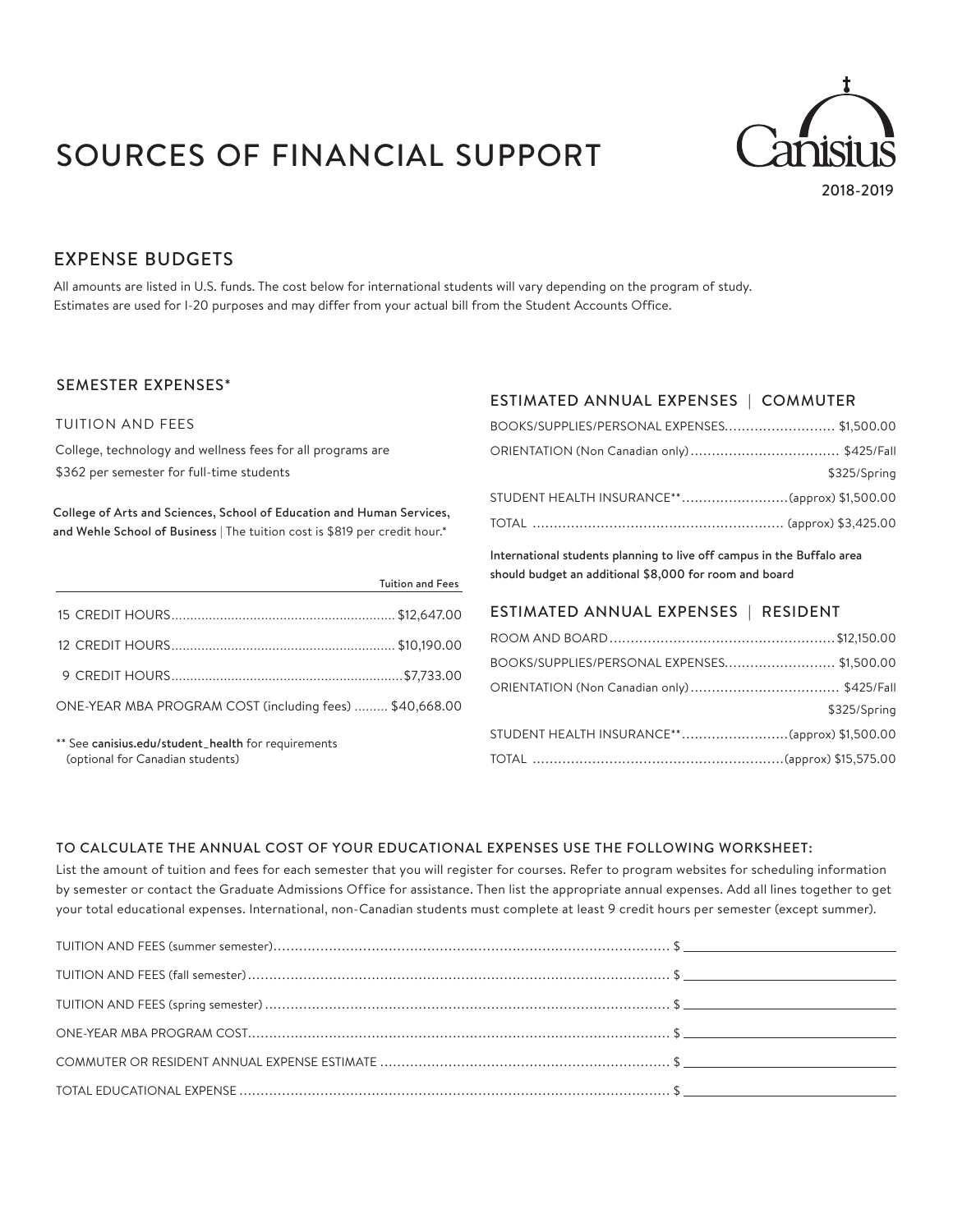## PERSONAL INFORMATION

| Family Name (As it appears on passport)           | Given/First Name |                        |      | Middle Name                                       |                      | Former Last Name (If Applicable)                 |  |
|---------------------------------------------------|------------------|------------------------|------|---------------------------------------------------|----------------------|--------------------------------------------------|--|
|                                                   | Month            | Day                    | Year | $\sqcap$ Male                                     | Female               |                                                  |  |
| Preferred First Name                              | Date of Birth    |                        |      | Gender                                            |                      | Social Insurance/Security Number (If Applicable) |  |
|                                                   |                  |                        |      |                                                   |                      |                                                  |  |
| Country of Residence                              |                  | Country of Citizenship |      |                                                   | Country of Birth     |                                                  |  |
|                                                   |                  |                        |      |                                                   |                      |                                                  |  |
| Permanent Mailing Address/Number and Street       |                  |                        | City |                                                   | State/Province       | Zip/Postal Code                                  |  |
|                                                   |                  |                        |      |                                                   |                      |                                                  |  |
| Phone Number with Country and City Code (Daytime) |                  |                        |      | Phone Number with Country and City Code (Evening) | <b>Email Address</b> |                                                  |  |

Do you intend to reside in the U.S.?  $|\Box$  Yes  $|\Box$  No

### FINANCIAL RESOURCES

Complete each relevant item below. Applicants must document the full cost of only the first year of study before the college can issue a Certificate of Visa Eligibility (Form I-20). All financial verification documents must be dated within the last six months.

|                                            | <b>AMOUNT</b> | <b>REQUIRED VERIFICATION</b>                                            |  |
|--------------------------------------------|---------------|-------------------------------------------------------------------------|--|
| PERSONAL SAVINGS                           |               |                                                                         |  |
| Bank                                       |               | · Bank letter/statement -<br>less than 6 months old<br>(see front page) |  |
| Account Holder                             |               |                                                                         |  |
| <b>FAMILY/RELATIVE SPONSOR</b>             |               | · Bank letter/statement -                                               |  |
| Name                                       |               | less than 6 months old<br>(verification A below)                        |  |
| Name                                       |               |                                                                         |  |
| SCHOLARSHIP/LOAN                           |               | • Official award letter<br>(see front page)                             |  |
| Awarded by                                 |               | • Loan approval letter                                                  |  |
| GOVERNEMENT/EMPLOYER/OTHER                 |               | • Official letter of support<br>(see front page)                        |  |
| Sponsor                                    |               | • Bank letter/statement<br>affidavits or sworn                          |  |
| Other (specify source and type of support) |               | statements - less than<br>6 months old                                  |  |
| TOTAL (U.S. dollars only)                  |               |                                                                         |  |

Funds may be assured by several sources if necessary. However, each source of funding must provide the appropriate financial documentation. Only original or true certified copies will be accepted as verification of the proposed sources of financial support. Statements not quoted in U.S. dollars should indicate the currency type.

#### VERIFICATION

A. This is to verify that I (we) the undersigned have agreed to provide the funds to the applicant for the purpose of graduate study at Canisius College and that I (we) are submitting bank statements indicating the availability of these funds.

| Sponsor's Signature | Relationship to Applicant | Date |
|---------------------|---------------------------|------|
|                     |                           |      |
| Sponsor's Signature | Relationship to Applicant | Date |

B. This is to certify that the information given on this form is complete and accurate to the best of my knowledge. I am fully aware that any false or misleading statement will result in an automatic denial of admission.